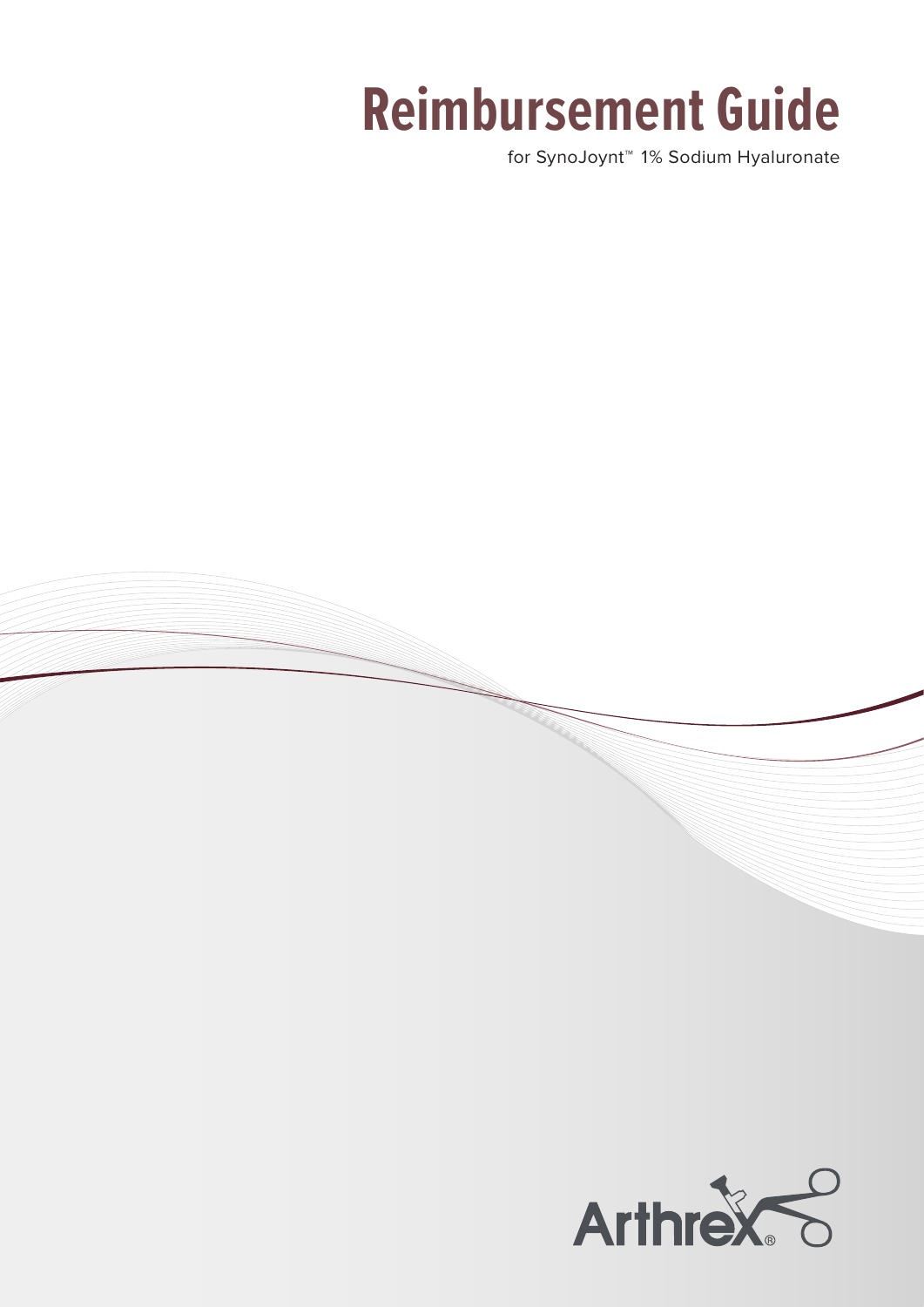# **Table of Contents**

| Overview of Arthrex Reimbursement Support Program 04 |  |
|------------------------------------------------------|--|
|                                                      |  |
|                                                      |  |
|                                                      |  |
|                                                      |  |
|                                                      |  |
|                                                      |  |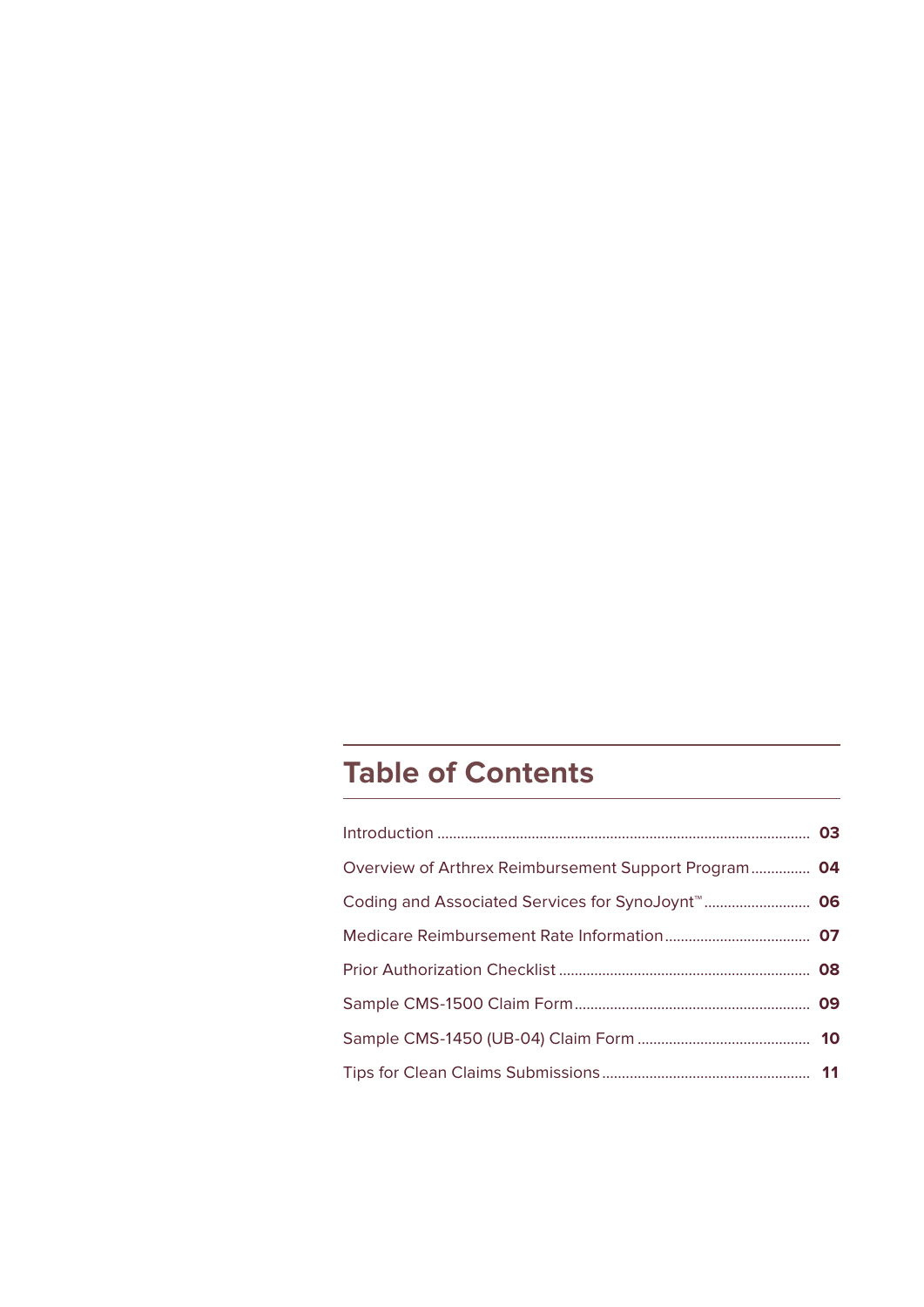## <span id="page-2-0"></span>**Description and Indication**

SynoJoynt sodium hyaluronate solution is a sterile, nonpyrogenic, clear, viscoelastic solution of hyaluronan contained in a single use, prefilled syringe. It is a viscous solution of sodium hyaluronate in buffered physiological sodium chloride. Sodium hyaluronate is a high molecular weight fraction (approximately 2.5 Da × 106 Da) of a natural, complex sugar polymer consisting of the repeating disaccharide units Na glucuronate and N-acetylglucosamine.

SynoJoynt sodium hyaluronate is indicated for the treatment of pain from osteoarthritis (OA) of the knee in patients who have failed to respond adequately to conservative, nonpharmacologic therapy or simple analgesics (eg, acetaminophen).

Please see full prescribing information at [ArthrexRSP.com.](http://www.ArthrexRSP.com)

#### **Dosage and Administration**

Each prefilled syringe of SynoJoynt solution contains 20 mg sodium hyaluronate, 17 mg sodium chloride, 0.8 mg disodium hydrogen phosphate heptahydrate, 0.06 mg sodium dihydrogen phosphate, monohydrate, and QS to 2 mL of water for injection. SynoJoynt sodium hyaluronate is intended to be injected into the knee joint and is administered as a regimen of 3 intra-articular injections given 1 week apart, for a total of 3 injections.

#### **Using This Reimbursement Guide**

This guide is provided solely for information purposes and designed for health care professionals for general coding and claims information related to SynoJoynt sodium hyaluronate. There are many factors that affect how payors will cover and pay for SynoJoynt sodium hyaluronate, including the site of service where it is administered, what type of health insurance the patient has, and the type of benefits the payor offers. This guide contains the following information:

- Coding for SynoJoynt sodium hyaluronate by site of service, including coding for the diagnosis and administration procedure
- Contact information for the Arthrex Reimbursement Support (RSP) Program
- Prior authorization checklist
- Sample claim forms that illustrate the key components that may be required by a payor when completing a claim for SynoJoynt sodium hyaluronate
- Tips for submitting clean claims and strategies to appeal denied claims

Arthrex RSP is available to support healthcare providers with coding, coverage, and reimbursement questions to help facilitate appropriate patient access to Arthrex biologic products.

#### **Need assistance?**

Visit [ArthrexRSP.com](http://www.ArthrexRSP.com) or call the Arthrex RSP hotline at (844) 604-6359 between 9:00 AM and 7:00 PM ET, Monday through Friday.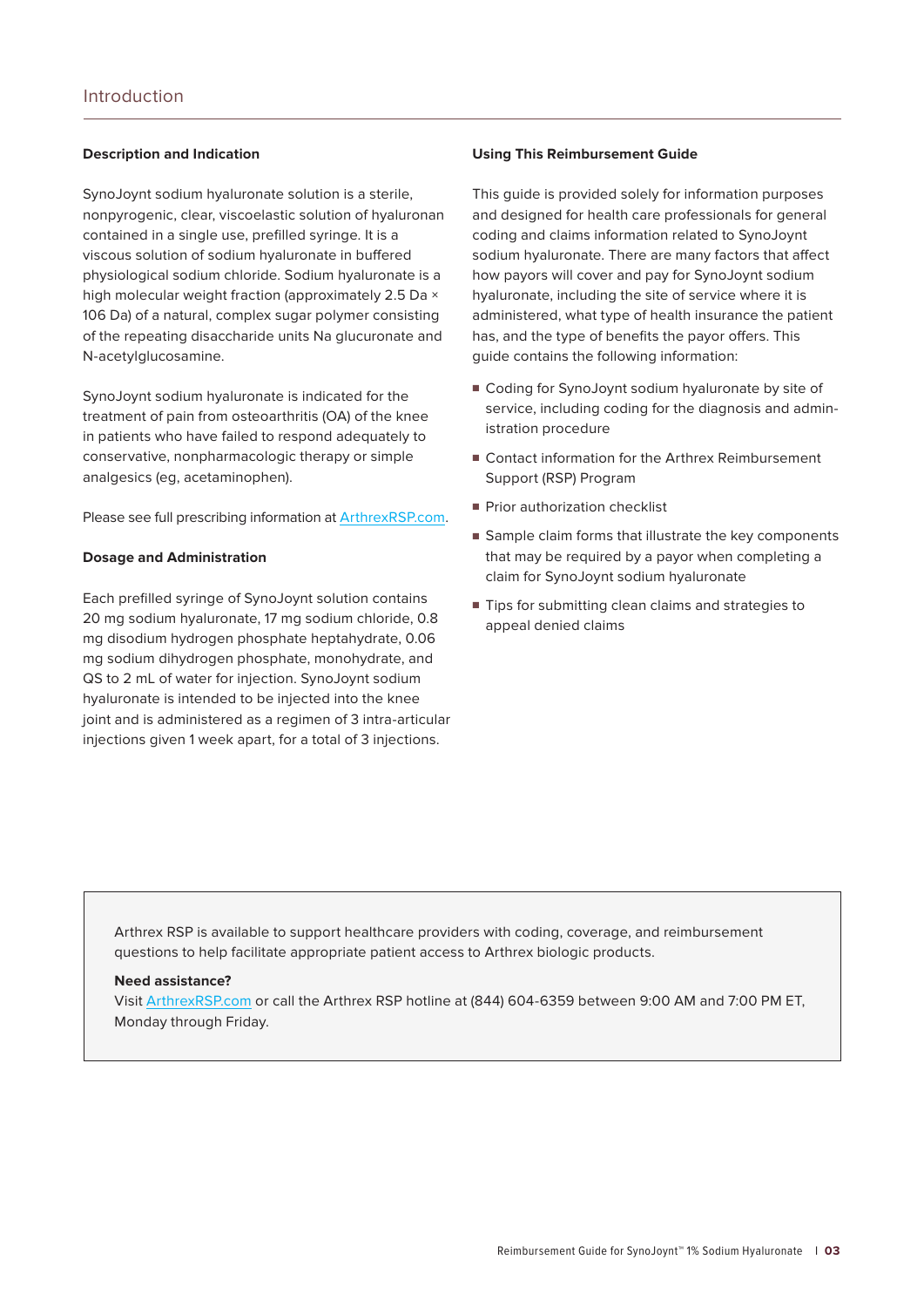<span id="page-3-0"></span>Coverage and coding for SynoJoynt™ 1% sodium hyaluronate solution may vary depending on the patient's type of health insurance and the site of service where the product is administered (ie, physician office, hospital outpatient department, or ambulatory surgical center). It will be important to conduct a benefit investigation for each patient in order to verify the following:

- Coverage and utilization restrictions, such as prior authorization, for SynoJoynt sodium hyaluronate
- Patient copayment or coinsurance for SynoJoynt sodium hyaluronate and administration services
- Appropriate coding for SynoJoynt sodium hyaluronate
- Provider's network status with plan

Upon request, Arthrex RSP will provide prior authorization support by submitting, if possible, any of the information available for a verbal prior authorization if the payor will accept it from the Arthrex RSP hotline.

In some circumstances, upon request Arthrex RSP may provide prior authorization support by furnishing information available for a verbal prior authorization. Arthrex RSP offers reimbursement information to practices, ambulatory surgical centers, and hospital providers. Reimbursement counselors are available to support health care professionals relating to the following:



**Benefit verification for medical benefits**



**Prior authorization support**



**Claims management information**



**Appropriate coding and billing support** 



**Appeals information**

# Disclaimer

Information described in the SynoJoynt sodium hyaluronate reimbursement guide is intended solely for use as a resource tool to assist physician office and ambulatory surgical center billing staff regarding potential reimbursement challenges. It is the sole responsibility of the treating health care professional to diagnose and treat the patient, and to confirm coverage, coding, and claim submission guidance with the patient's health insurance plan to ensure claims are accurate, complete, and supported documentation in the patient's medical record. Any determination regarding if and how to seek reimbursement should be made only by the appropriate members of the staff, in consultation with the physician, and in consideration of the procedure performed or therapy provided to a specific patient. Arthrex Inc. does not recommend or endorse the use of any particular diagnosis or procedure code(s) and makes no determination if or how reimbursement may be available. Of important note, reimbursement codes and payment, as well as health policy and legislation, are subject to continual change; information contained in this version of the SynoJoynt sodium hyaluronate reimbursement guide is current as of January 2022.

The content provided in the SynoJoynt sodium hyaluronate reimbursement guide is for informational purposes only. The Arthrex Reimbursement Support Program does not guarantee reimbursement by third-party payors. For details on the specific services provided by the Arthrex Reimbursement Support Program, please see the following section of the SynoJoynt sodium hyaluronate reimbursement guide. Reimbursement specialists at the Arthrex Reimbursement Support Program are available to assist you with questions related to reimbursement support and access services for therapy with SynoJoynt sodium hyaluronate at (844) 604-6359, from 9:00 AM to 7:00 PM ET Monday through Friday.

The information provided in this handout was obtained from many sources and is subject to change without notice as a result of changes in reimbursement laws, regulations, rules, and policies. All content is informational only, general in nature, and does not cover all situations or all payors' rules and policies. This content is not intended to instruct medical providers on how to use or bill for health care procedures, including new technologies outside of Medicare national guidelines. A determination of medical necessity is a prerequisite that we assume will have been made prior to assigning codes or requesting payments. Medical providers should consult with appropriate payors, including Medicare fiscal intermediaries and carriers, for specific information on proper coding, billing, and payment levels for health care procedures. It is the sole responsibility of the medical provider to determine the appropriate coding.

This handout's information represents no promise or guarantee concerning coverage, coding, billing, and payment levels. Arthrex specifically disclaims liability or responsibility for the results or consequences of any actions taken in reliance on information in this handout or through the Arthrex Reimbursement Support Program. The SynoJoynt sodium hyaluronate reimbursement guide does not constitute legal, coding, coverage, reimbursement, business, clinical, or other advice and no warranty regarding completeness or accuracy is implied.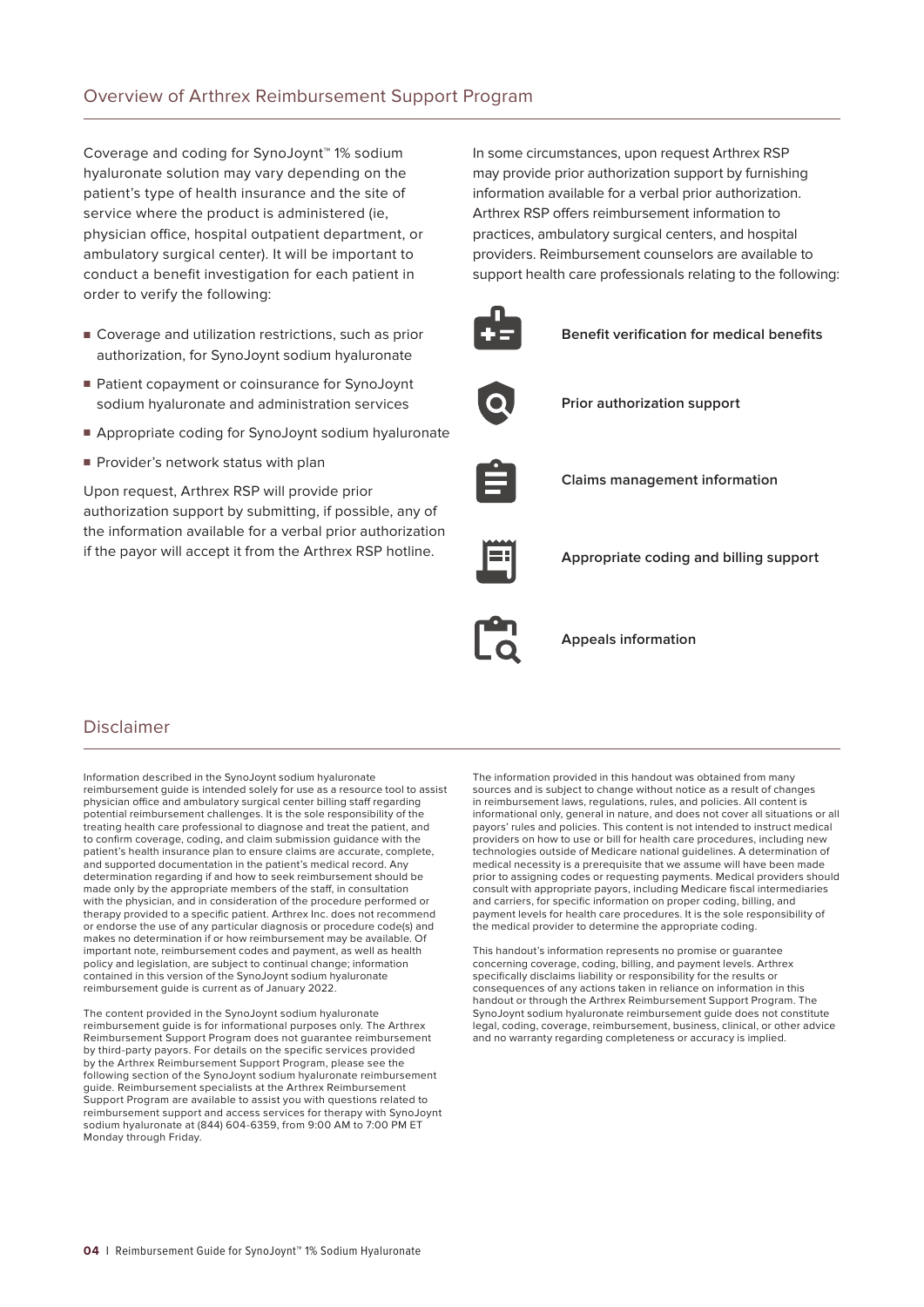# Overview of Arthrex Reimbursement Support Program

Arthrex RSP assists with the provision of information to health care professionals in order to appropriately expedite patient access to care. Many reimbursement research requests can be completed in 1 to 2 business days from the time complete information is submitted to the program.

It is helpful to have the following information available when calling the Arthrex RSP to speak with a reimbursement counselor:



**Physician's name, address, phone number, and provider number (NPI, TID, etc)**



**Patient's name, date of birth, address, and Social Security number**



**Insurance company name, phone number, and fax number**



**Name of policy holder**



**Policy identification and group numbers**



**Diagnosis**



**Site of care**



**Office contact name and phone number**

# **Need assistance?**

Visit [ArthrexRSP.com](http://www.ArthrexRSP.com) or call the Arthrex RSP hotline (844) 604-6359 between 9:00 AM and 7:00PM ET, Monday through Friday.

In addition to reimbursement assistance, Arthrex RSP can provide additional resources that may include the following:

- Patient case management information
- Product ordering management

In order to use Arthrex RSP, health care professionals are asked to fill out and sign a benefit verification request form. You can obtain the form by contacting Arthrex RSP, accessing it at [www.ArthrexRSP.com](http://www.ArthrexRSP.com), or requesting one from your Arthrex sales representative.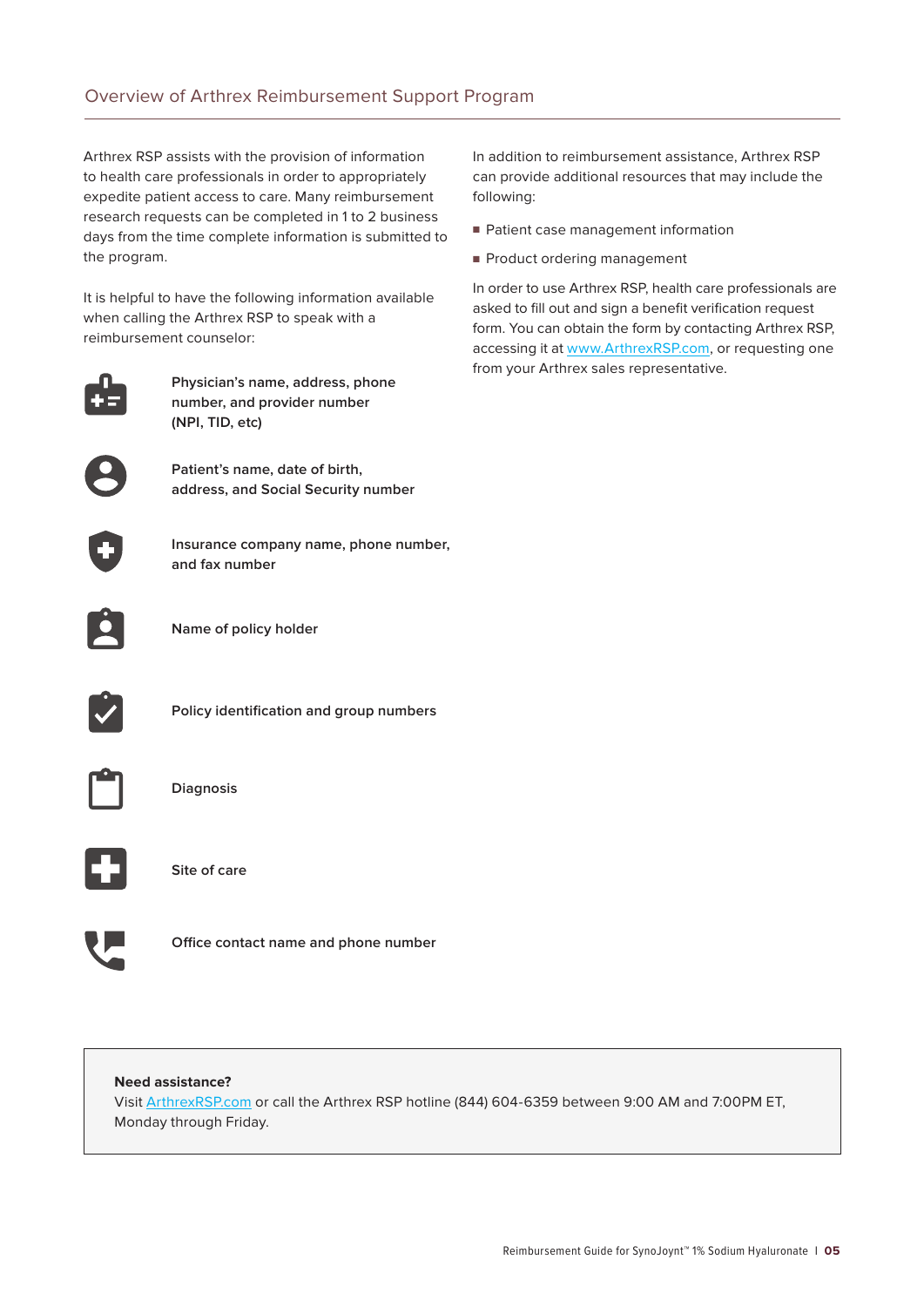<span id="page-5-0"></span>Many payors recognize Healthcare Common Procedure Coding System (HCPCS) Level II national codes to report products (drugs and medical devices), supplies, and services not included in the Current Procedural Terminology (CPT) code.

Payors may accept the following HCPCS code for SynoJoynt sodium hyaluronate:

| <b>HCPCS</b><br>Code | <b>Description</b>             | <b>Billing Units</b>                                                          | <b>Site of Service</b>     | <b>Claim Form (Location)</b> | Payor Type |
|----------------------|--------------------------------|-------------------------------------------------------------------------------|----------------------------|------------------------------|------------|
| J7331                | Hyaluronan or derivative,      | 20                                                                            | Physician office           | CMS-1500 (Box 24D)           | All        |
|                      | SynoJoynt, for intra-articular | $(1 \text{ mg} = 1 \text{ billing unit};$ each<br>syringe = 20 billing units) | Hospital outpatient        | CMS-1450 (Field 44)          |            |
|                      | injection, 1 mg                |                                                                               | Ambulatory surgical center | CMS-1450 (Field 44)          |            |

SynoJoynt sodium hyaluronate is supplied in a 3 mL single-use syringe containing 2 mL of product

- Each milliliter contains 10 mg sodium hyaluronate
- 2 mL contains 20 mg sodium hyaluronate
- Administration of SynoJoynt sodium hyaluronate does not vary by patient

## **National Health-Related Items Code**

For devices such as SynoJoynt sodium hyaluronate, the manufacturer may adopt a unique, 3-segment number, known as the National Health-Related Items Code (NHRIC). Proper billing—especially to Medicare, Medicaid, or via electronic data interchange—may require the NHRIC be submitted in the 11-digit numeric 5-4-2 format (eg, 82197-0721-16). Hyphens should not be used when entering the actual data on your claim. For example:

| <b>Eleven-Digit Example for SynoJoynt Sodium Hyaluronate</b> | <b>Reporting on CMS Claim Forms</b> |
|--------------------------------------------------------------|-------------------------------------|
| 82197-0721-16                                                | 82197072116                         |

Medicare reimburses SynoJoynt sodium hyaluronate at ASP+6%.

Source: Medicare Claims Processing Manual Chapter 17 (Rev. 10329, 08-28-20) Transmittal 20.1.3 [https://www.cms.gov/Regulations-and-Guidance/](https://www.cms.gov/Regulations-and-Guidance/Guidance/Manuals/Downloads/clm104c17.pdf) [Guidance/Manuals/Downloads/clm104c17.pdf](https://www.cms.gov/Regulations-and-Guidance/Guidance/Manuals/Downloads/clm104c17.pdf). Contact private payors or consult contracts for their reimbursement amounts.

#### **Coding for Administration Services**

CPT codes may be used to identify professional services (eg, administration procedure) provided in the physician office.

| <b>CPT Code</b> | <b>Description</b>                                                                                                                           |
|-----------------|----------------------------------------------------------------------------------------------------------------------------------------------|
| 20610           | Arthrocentesis, aspiration, and/or injection, major joint or bursa (eq, shoulder, hip, knee, subacromial bursa); without ultrasound quidance |
| 20611           | Arthrocentesis, aspiration, and/or injection, major joint or bursa (eq, shoulder, hip, knee, subacromial bursa); with ultrasound quidance    |

| <b>Modifier</b> | <b>Modifier Description</b>                                                                 |
|-----------------|---------------------------------------------------------------------------------------------|
| RT              | Right side (used to identify procedures performed on the right side of the body)            |
|                 | Left side (used to identify procedures performed on the left side of the body)              |
| 50              | Bilateral procedure                                                                         |
|                 | Indicates subsequent injections of a series. Do not use for first injection of each series. |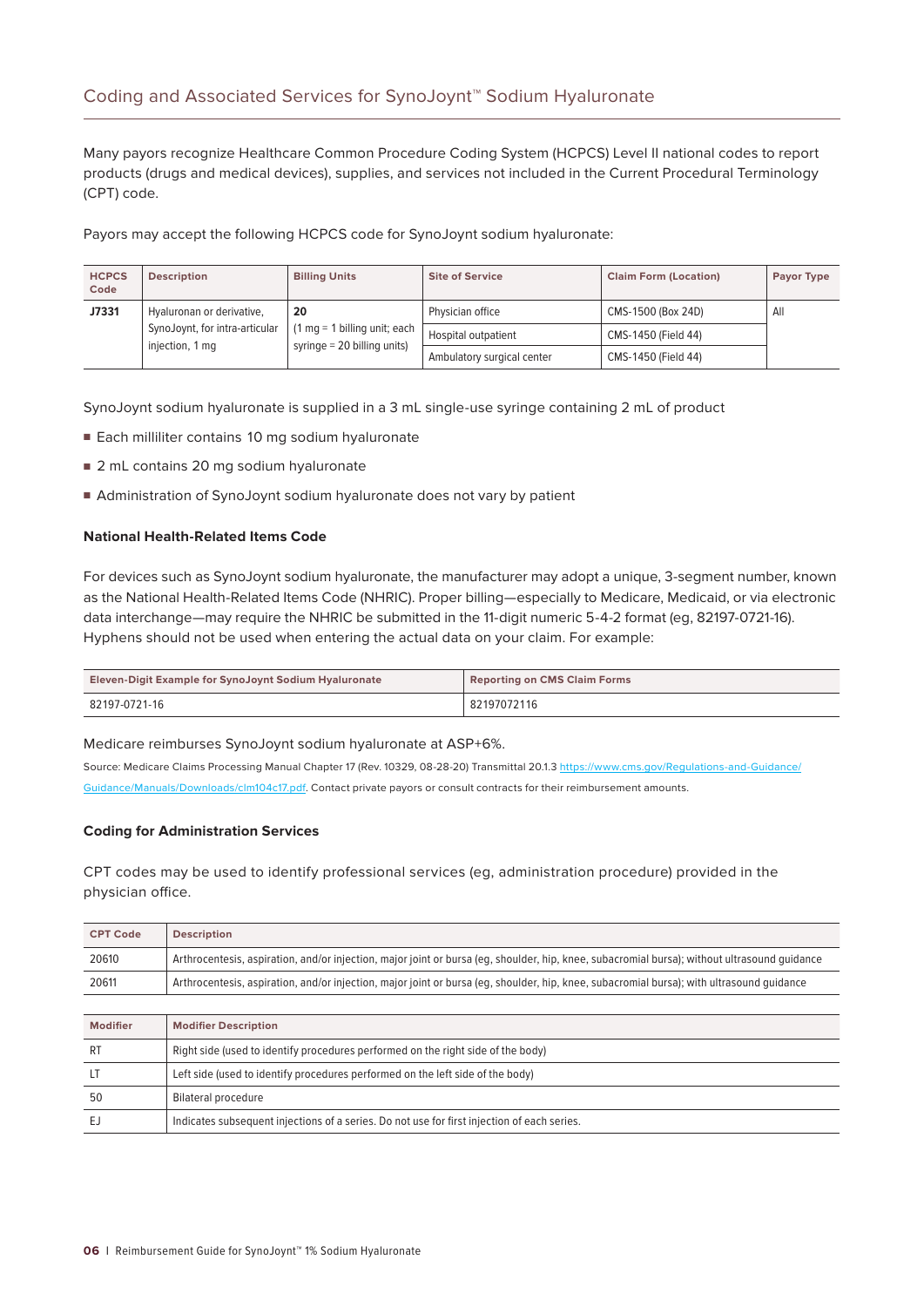## <span id="page-6-0"></span>**ICD-10-CM Diagnosis Codes**

International Classification of Diseases, 10th Revision, Clinical Modification (ICD-10-CM) diagnosis codes are used to report diseases and conditions. ICD-10-CM diagnosis codes identify why a patient needs treatment by documenting the medical necessity for prescribing SynoJoynt™ sodium hyaluronate. Coding to the highest level of specificity may expedite the claims adjudication process. The following ICD-10-CM diagnosis codes are consistent with the product indications. Arthrex RSP does not offer product support for off-label indications. The following diagnosis codes may be appropriate to describe patients with osteoarthritis of the knee; however, you—as the patient's health care provider—are ultimately responsible for independently determining what code(s) are appropriate based on your clinical assessment of the patient:

| <b>ICD-10-CM</b>  | <b>Description</b>                                         |
|-------------------|------------------------------------------------------------|
| M <sub>17.0</sub> | Bilateral primary osteoarthritis of knee                   |
| M17.10            | Unilateral primary osteoarthritis, unspecified knee        |
| M17.11            | Unilateral primary osteoarthritis, right knee              |
| M17.12            | Unilateral primary osteoarthritis, left knee               |
| M <sub>17.2</sub> | Bilateral post-traumatic osteoarthritis of knee            |
| M17.30            | Unilateral post-traumatic osteoarthritis, unspecified knee |
| M17.31            | Unilateral post-traumatic osteoarthritis, right knee       |
| M17.32            | Unilateral post-traumatic osteoarthritis, left knee        |
| M17.4             | Other bilateral secondary osteoarthritis of knee           |
| M17.5             | Other unilateral secondary osteoarthritis of knee          |
| M <sub>17.9</sub> | Osteoarthritis of knee, unspecified                        |

Coding for SynoJoynt sodium hyaluronate may vary by payor type and plan type (ie, Medicare, private payor, Medicaid). Upon request, Arthrex RSP may conduct appropriate benefit verifications that provide coverage and coding information that is specific to your patient's health insurance coverage. All information and submissions to CoPilot must be truthful, accurate, non-misleading, and/or of known application to the particular patient. The program is available Monday through Friday from 9:00 AM to 7:00 PM ET at (844) 604-6359.

# Medicare National Average Reimbursement Rate Information\*

| <b>Site of Service</b>  | <b>CPT Code</b> | <b>Website for Look-up</b>                                                                                |
|-------------------------|-----------------|-----------------------------------------------------------------------------------------------------------|
| <b>Physician Office</b> | 20610           | https://www.cms.gov/Medicare/Medi-                                                                        |
|                         | 20611           | care-Fee-for-Service-Payment/PFSlook-<br>up/index.html                                                    |
| <b>Hospital</b>         | 20610           | https://www.cms.gov/Medicare/                                                                             |
| <b>Outpatient</b>       | 20611           | Medicare-Fee-for-Service-Payment/<br>HospitalOutpatientPPS/<br>Addendum-A-and-Addendum-B-<br>Updates.html |
| <b>Ambulatory</b>       | 20610           | https://www.cms.gov/Medicare/Medi-                                                                        |
| <b>Surgical Center</b>  | 20611           | care-Fee-for-Service-Payment/ASCPay-<br>ment/11_Addenda_Updates.html                                      |

\*Reimbursement rates for CPT codes vary by geography; consult the CMS website for regional rates applicable to the practice or contact the local Medicare administrative contractor for regional rates.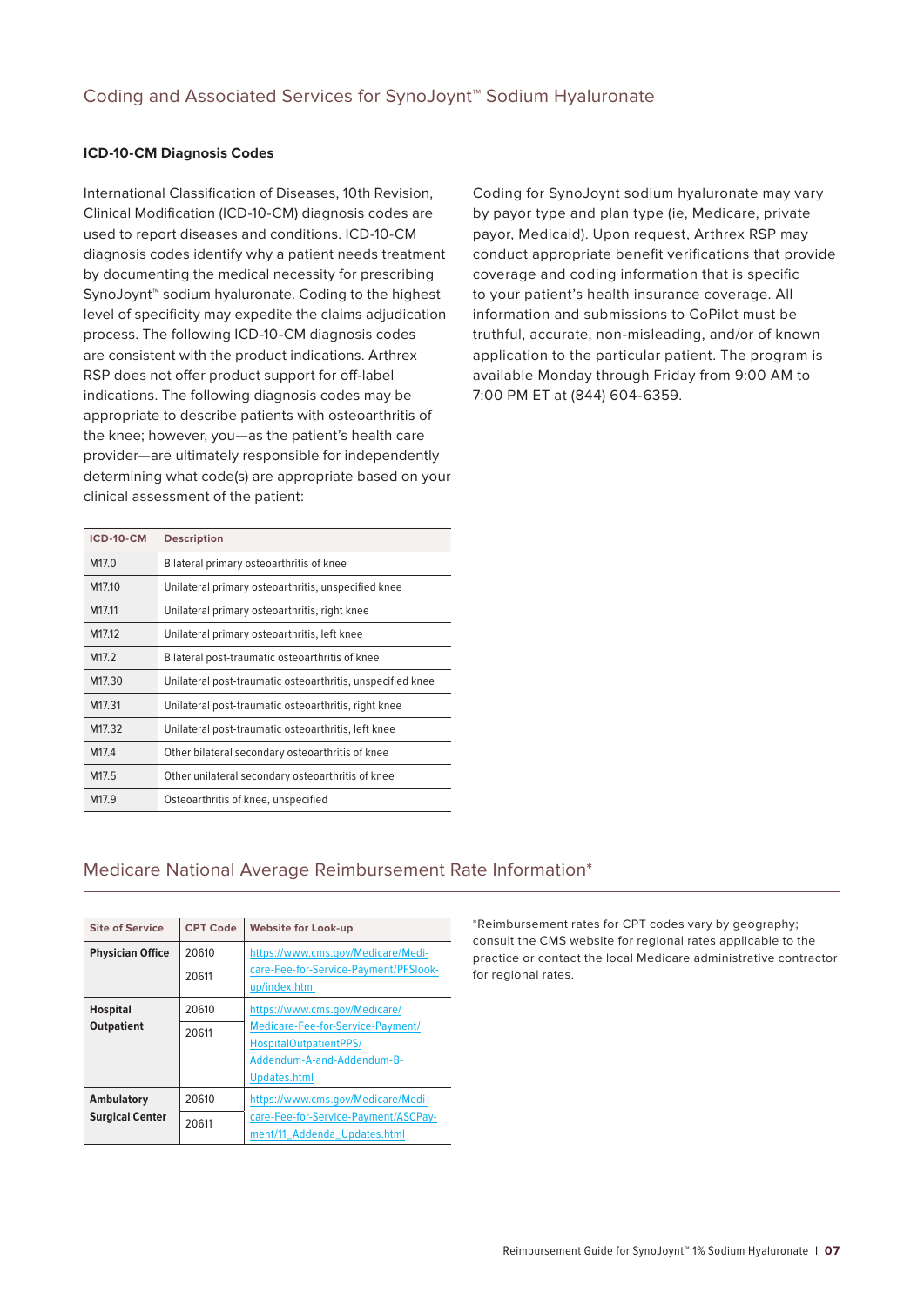# <span id="page-7-0"></span>Prior Authorization Checklist

Arthrex RSP may assist you with obtaining information for prior authorization (PA) for SynoJoynt<sup>™</sup> 1% sodium hyaluronate solution. Alternatively, the checklist below may be used to ensure that you are obtaining the necessary information from your patient's insurer.

| Patient Name:                                                                                                                       |                                                                                                                                                                                                                                                          | DOB:                              |       |  |  |  |
|-------------------------------------------------------------------------------------------------------------------------------------|----------------------------------------------------------------------------------------------------------------------------------------------------------------------------------------------------------------------------------------------------------|-----------------------------------|-------|--|--|--|
| Payor Name:                                                                                                                         | Phone:                                                                                                                                                                                                                                                   |                                   | Date: |  |  |  |
|                                                                                                                                     |                                                                                                                                                                                                                                                          |                                   |       |  |  |  |
| Questions to Ask                                                                                                                    | <b>Answers</b>                                                                                                                                                                                                                                           |                                   |       |  |  |  |
| Is a PA required?                                                                                                                   | $\Box$ Yes                                                                                                                                                                                                                                               | $\Box$ No                         |       |  |  |  |
| What information is needed by the insurer for the PA?                                                                               | $\Box$ Previous therapy<br>$\Box$ Diagnosis<br>$\Box$ Other:                                                                                                                                                                                             | $\Box$ Chart notes                |       |  |  |  |
| Does the patient need to have a failure,<br>contraindication, or intolerance to the following<br>treatment options?                 | $\Box$ Nonpharmacologic (eg, exercise, physical therapy, weight loss if overweight)<br>$\Box$ Intra-articular corticosteroids<br>$\Box$ Nonsteroidal anti-inflammatory medications (eg, ibuprofen)<br>$\Box$ Non-narcotic analgesics (eg, acetaminophen) |                                   |       |  |  |  |
| Does the patient need to have documented<br>symptomatic OA of the knee?                                                             | $\Box$ Yes                                                                                                                                                                                                                                               | $\Box$ No                         |       |  |  |  |
| Does the patient need to have tried any other<br>medications for the condition?                                                     | $\Box$ Yes (if yes, complete below)<br>Medication/therapy:                                                                                                                                                                                               | $\Box$ No<br>Duration of therapy: |       |  |  |  |
| Does the insurer have a specific PA form?                                                                                           | $\Box$ Yes                                                                                                                                                                                                                                               | $\Box$ No                         |       |  |  |  |
| If the insurer has a specific PA form, how is the form<br>obtained? Provide website, provider portal address,<br>and/or fax number. | Online:                                                                                                                                                                                                                                                  | Insurer provider portal:          | Fax:  |  |  |  |
| How is the PA submitted to the insurer?<br>Provide phone, fax, and/or portal address.                                               | Phone:                                                                                                                                                                                                                                                   | Insurer provider portal:          | Fax:  |  |  |  |
| Will the insurer provide a PA number to include<br>on the claim form?                                                               | $\Box$ Yes (if yes, complete below)<br>PA number:                                                                                                                                                                                                        | $\Box$ No                         |       |  |  |  |
| How long does it take the insurer to review<br>the PA request?                                                                      |                                                                                                                                                                                                                                                          |                                   |       |  |  |  |
| How long is the PA valid for SynoJoynt sodium<br>hyaluronate?                                                                       |                                                                                                                                                                                                                                                          |                                   |       |  |  |  |

#### **Need assistance?**

Visit [ArthrexRSP.com](http://www.ArthrexRSP.com) or call the Arthrex RSP hotline (844) 604-6359 between 9:00 AM and 7:00PM ET, Monday through Friday.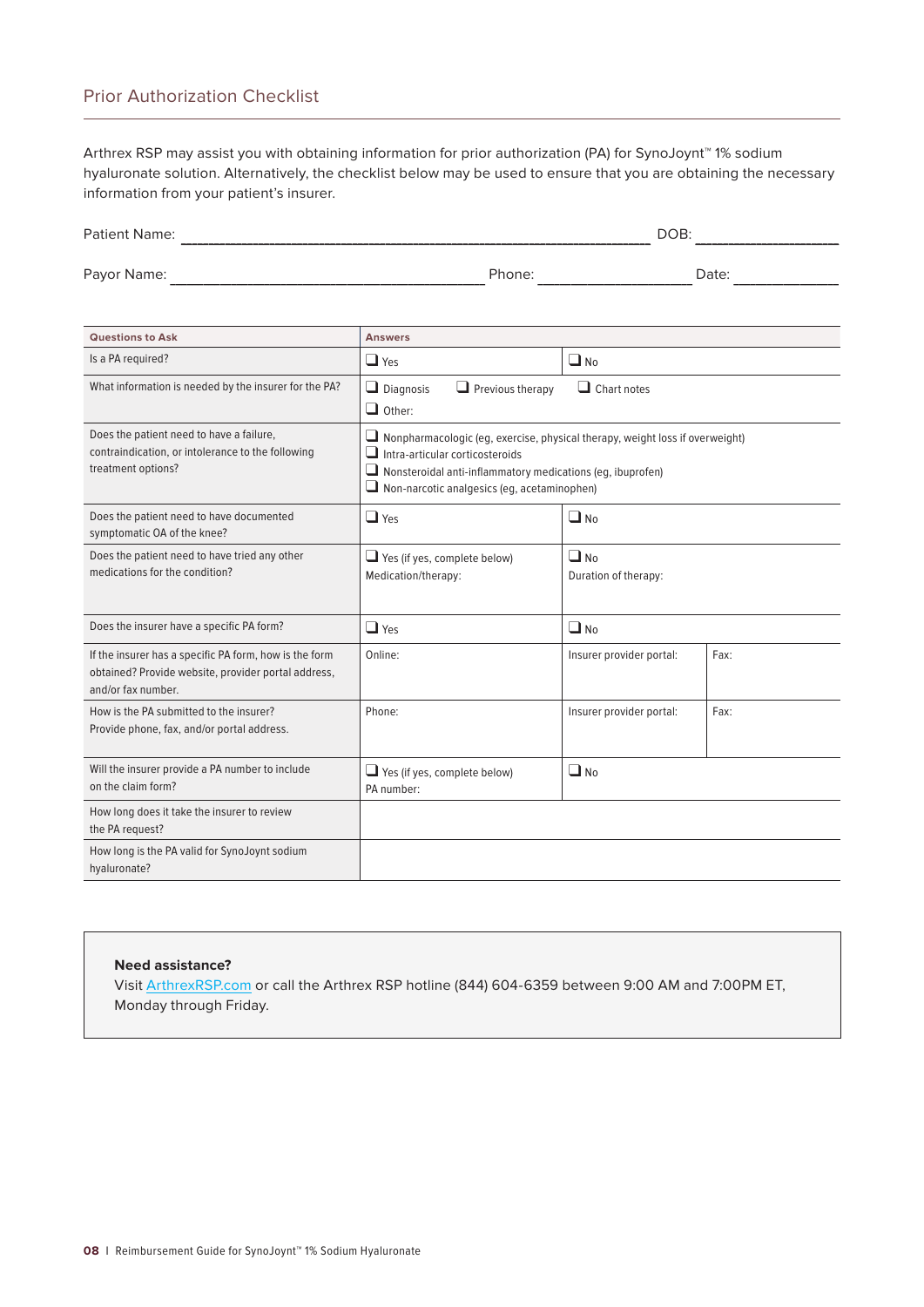<span id="page-8-0"></span>

| <b>HEALTH INSURANCE CLAIM FORM</b><br>APPROVED BY NATIONAL UNIFORM CLAIM COMMITTEE (NUCC) 02/12<br><b>PICA</b><br><b>PICA</b><br><b>MEDICAID</b><br><b>CHAMPVA</b><br>OTHER 1a. INSURED'S I.D. NUMBER<br><b>MEDICARE</b><br><b>TRICARE</b><br>GROUP<br>HEALTH PLAN<br>(ID#)<br>1.<br>FECA<br>BLK LUNG<br>(ID#)<br>(For Program in Item 1)<br>(Medicaid#)<br>(ID#/DoD#)<br>(Member ID#)<br>(ID#)<br>(Medicare#)<br>2. PATIENT'S NAME (Last Name, First Name, Middle Initial)<br>3. PATIENT'S BIRTH DATE<br><b>SEX</b><br>4. INSURED'S NAME (Last Name, First Name, Middle Initial)<br><b>5. PATIENT'S ADDRES</b><br>This document is provided for guidance only. Please call the<br><b>CITY</b><br><b>STATE</b><br>Arthrex RSP hotline at (844) 604-6359.<br><b>ZIP CODE</b><br>e Area Code)<br>10. IS PATIENT'S CONDITION RELATED TO:<br>11. INSURED'S POLICY GROUP OR FECA NUMBER<br>9. OTHER INSURED'S NAME (Last Name, First Name, Middle Initial)<br><b>AND INSURED</b><br>a. OTHER INSURED'S POLICY OR GROUP NUMBER<br>a. EMPLOYMENT? (Current or Previous)<br>a. INSURED'S DATE OF BIRTH<br><b>SEX</b><br><b>MM</b><br>םם<br>ΕI<br>M<br><b>NO</b><br>YES<br><b>b. RESERVED FOR NUCC USE</b><br><b>b. AUTO ACCIDENT?</b><br>b. OTHER CLAIM ID (Designated by NUCC)<br><b>PLACE</b> (State) |
|-------------------------------------------------------------------------------------------------------------------------------------------------------------------------------------------------------------------------------------------------------------------------------------------------------------------------------------------------------------------------------------------------------------------------------------------------------------------------------------------------------------------------------------------------------------------------------------------------------------------------------------------------------------------------------------------------------------------------------------------------------------------------------------------------------------------------------------------------------------------------------------------------------------------------------------------------------------------------------------------------------------------------------------------------------------------------------------------------------------------------------------------------------------------------------------------------------------------------------------------------------------------------------------------------|
|                                                                                                                                                                                                                                                                                                                                                                                                                                                                                                                                                                                                                                                                                                                                                                                                                                                                                                                                                                                                                                                                                                                                                                                                                                                                                                 |
|                                                                                                                                                                                                                                                                                                                                                                                                                                                                                                                                                                                                                                                                                                                                                                                                                                                                                                                                                                                                                                                                                                                                                                                                                                                                                                 |
|                                                                                                                                                                                                                                                                                                                                                                                                                                                                                                                                                                                                                                                                                                                                                                                                                                                                                                                                                                                                                                                                                                                                                                                                                                                                                                 |
|                                                                                                                                                                                                                                                                                                                                                                                                                                                                                                                                                                                                                                                                                                                                                                                                                                                                                                                                                                                                                                                                                                                                                                                                                                                                                                 |
|                                                                                                                                                                                                                                                                                                                                                                                                                                                                                                                                                                                                                                                                                                                                                                                                                                                                                                                                                                                                                                                                                                                                                                                                                                                                                                 |
|                                                                                                                                                                                                                                                                                                                                                                                                                                                                                                                                                                                                                                                                                                                                                                                                                                                                                                                                                                                                                                                                                                                                                                                                                                                                                                 |
|                                                                                                                                                                                                                                                                                                                                                                                                                                                                                                                                                                                                                                                                                                                                                                                                                                                                                                                                                                                                                                                                                                                                                                                                                                                                                                 |
|                                                                                                                                                                                                                                                                                                                                                                                                                                                                                                                                                                                                                                                                                                                                                                                                                                                                                                                                                                                                                                                                                                                                                                                                                                                                                                 |
|                                                                                                                                                                                                                                                                                                                                                                                                                                                                                                                                                                                                                                                                                                                                                                                                                                                                                                                                                                                                                                                                                                                                                                                                                                                                                                 |
|                                                                                                                                                                                                                                                                                                                                                                                                                                                                                                                                                                                                                                                                                                                                                                                                                                                                                                                                                                                                                                                                                                                                                                                                                                                                                                 |
|                                                                                                                                                                                                                                                                                                                                                                                                                                                                                                                                                                                                                                                                                                                                                                                                                                                                                                                                                                                                                                                                                                                                                                                                                                                                                                 |
|                                                                                                                                                                                                                                                                                                                                                                                                                                                                                                                                                                                                                                                                                                                                                                                                                                                                                                                                                                                                                                                                                                                                                                                                                                                                                                 |
|                                                                                                                                                                                                                                                                                                                                                                                                                                                                                                                                                                                                                                                                                                                                                                                                                                                                                                                                                                                                                                                                                                                                                                                                                                                                                                 |
|                                                                                                                                                                                                                                                                                                                                                                                                                                                                                                                                                                                                                                                                                                                                                                                                                                                                                                                                                                                                                                                                                                                                                                                                                                                                                                 |
| NO<br><b>YES</b><br>c. RESERVED FOR NUCC USE<br>c. OTHER ACCIDENT?<br>c. INSURANCE PLAN NAME OR PROGRAM NAME                                                                                                                                                                                                                                                                                                                                                                                                                                                                                                                                                                                                                                                                                                                                                                                                                                                                                                                                                                                                                                                                                                                                                                                    |
| NO<br>YES                                                                                                                                                                                                                                                                                                                                                                                                                                                                                                                                                                                                                                                                                                                                                                                                                                                                                                                                                                                                                                                                                                                                                                                                                                                                                       |
| d. INSURANCE PLAN NAME OR PROGRAM NAME<br>10d. CLAIM CODES (Designated by NUCC)<br>d. IS THERE ANOTHER HEALTH BENEFIT PLAN?                                                                                                                                                                                                                                                                                                                                                                                                                                                                                                                                                                                                                                                                                                                                                                                                                                                                                                                                                                                                                                                                                                                                                                     |
| YES<br><b>NO</b><br>If yes, complete items 9, 9a, and 9d.                                                                                                                                                                                                                                                                                                                                                                                                                                                                                                                                                                                                                                                                                                                                                                                                                                                                                                                                                                                                                                                                                                                                                                                                                                       |
| READ BACK OF FORM BEFORE COMPLETING & SIGNING THIS FORM.<br>13. INSURED'S OR AUTHORIZED PERSON'S SIGNATURE I authorize<br>12. PATIENT'S OR AUTHORIZED PERSON'S SIGNATURE I authorize the n<br>medical benefits to the undersigned physician or supplier for<br>to process this claim. I also request payment of government benefits either t<br>scribed below.                                                                                                                                                                                                                                                                                                                                                                                                                                                                                                                                                                                                                                                                                                                                                                                                                                                                                                                                  |
| Box 21-ICD Indicator: Identify<br>below.<br>the type of ICD diagnosis code                                                                                                                                                                                                                                                                                                                                                                                                                                                                                                                                                                                                                                                                                                                                                                                                                                                                                                                                                                                                                                                                                                                                                                                                                      |
| <b>SIGNED</b><br>used (enter a "0" for ICD-10-CM)                                                                                                                                                                                                                                                                                                                                                                                                                                                                                                                                                                                                                                                                                                                                                                                                                                                                                                                                                                                                                                                                                                                                                                                                                                               |
| 15. C<br>14. DATE OF CURRENT ILLNESS, INJURY, or PREGNANCY (LMP)<br><b>THENT UNABLE TO WORK IN CURRENT OCCUPATION</b><br>M + DD + YY<br>QU/<br>TO<br><b>QUAL</b>                                                                                                                                                                                                                                                                                                                                                                                                                                                                                                                                                                                                                                                                                                                                                                                                                                                                                                                                                                                                                                                                                                                                |
| 18. HOSPITALIZATION DATES RELATED TO CURRENT SERV<br>17. NAME OF REFERRING PROVIDER OR OTHER SOURCE<br>17a.                                                                                                                                                                                                                                                                                                                                                                                                                                                                                                                                                                                                                                                                                                                                                                                                                                                                                                                                                                                                                                                                                                                                                                                     |
| 17b.<br><b>FROM</b><br><b>NP</b><br><b>Box 23-Prior Authorization:</b>                                                                                                                                                                                                                                                                                                                                                                                                                                                                                                                                                                                                                                                                                                                                                                                                                                                                                                                                                                                                                                                                                                                                                                                                                          |
| 19. ADDITIONAL CLAIM INFORMATION (Designated by NUCC)<br>20. OUTSIDE LA<br>Enter the payor authorization<br>  YES                                                                                                                                                                                                                                                                                                                                                                                                                                                                                                                                                                                                                                                                                                                                                                                                                                                                                                                                                                                                                                                                                                                                                                               |
| number as obtained prior to<br>21. DIAGNOSIS OR NATURE OF ILLNESS OR INJURY Relate A-L to service line below (24E)<br>22. RESUBMISS<br>ICD Ind.<br>n<br>services rendered                                                                                                                                                                                                                                                                                                                                                                                                                                                                                                                                                                                                                                                                                                                                                                                                                                                                                                                                                                                                                                                                                                                       |
| M1 7.12<br>A.<br>C.<br>D.<br><b>23. PRIOR AUTHORIZA</b><br><b>ION NUMBER</b>                                                                                                                                                                                                                                                                                                                                                                                                                                                                                                                                                                                                                                                                                                                                                                                                                                                                                                                                                                                                                                                                                                                                                                                                                    |
| Е.<br>G.<br>F.<br>XXXXXX<br>Κ.                                                                                                                                                                                                                                                                                                                                                                                                                                                                                                                                                                                                                                                                                                                                                                                                                                                                                                                                                                                                                                                                                                                                                                                                                                                                  |
| 24. A.<br><b>B.</b><br><b>D. PROCEDURES, SERVICI</b><br><b>OR SUPPLIES</b><br>Е.<br><b>DATE(S) OF SERVICE</b><br>C.<br>F.<br>EPSÖ<br><b>PLACE OI</b>                                                                                                                                                                                                                                                                                                                                                                                                                                                                                                                                                                                                                                                                                                                                                                                                                                                                                                                                                                                                                                                                                                                                            |
| G.<br>DAYS<br>UNITS<br>Box 24G-Units:<br><b>DIAGNOSIS</b><br>(Explain Unusual Circums<br>From<br>To<br>ces)<br>Famil<br>Plan<br><b>DD</b><br>YY<br><b>SERVICE</b><br><b>EMG</b><br><b>CPT/HCPCS</b><br><b>POINTER</b><br><b>MM</b><br><b>DD</b><br><b>MM</b><br>\$ CHARGES<br>M<br>ᆌ리<br>Enter the appropriate                                                                                                                                                                                                                                                                                                                                                                                                                                                                                                                                                                                                                                                                                                                                                                                                                                                                                                                                                                                  |
| 1<br>number of units of<br>J7331<br>20<br>DD<br>YY<br>МM<br>DD<br>YY<br>XX XX<br>МM<br>-11<br>A                                                                                                                                                                                                                                                                                                                                                                                                                                                                                                                                                                                                                                                                                                                                                                                                                                                                                                                                                                                                                                                                                                                                                                                                 |
| service (eg, J7331 is<br>2                                                                                                                                                                                                                                                                                                                                                                                                                                                                                                                                                                                                                                                                                                                                                                                                                                                                                                                                                                                                                                                                                                                                                                                                                                                                      |
| per 1 mg, for a syringe<br>20610-LT<br>YY<br>МM<br>YY<br><b>XX XX</b><br>1<br>$MM \mid DD$<br>DD<br>$\overline{11}$<br>of SYNOJOYNT,                                                                                                                                                                                                                                                                                                                                                                                                                                                                                                                                                                                                                                                                                                                                                                                                                                                                                                                                                                                                                                                                                                                                                            |
| 3<br>20 units)                                                                                                                                                                                                                                                                                                                                                                                                                                                                                                                                                                                                                                                                                                                                                                                                                                                                                                                                                                                                                                                                                                                                                                                                                                                                                  |
| 4                                                                                                                                                                                                                                                                                                                                                                                                                                                                                                                                                                                                                                                                                                                                                                                                                                                                                                                                                                                                                                                                                                                                                                                                                                                                                               |
| <b>NPI</b>                                                                                                                                                                                                                                                                                                                                                                                                                                                                                                                                                                                                                                                                                                                                                                                                                                                                                                                                                                                                                                                                                                                                                                                                                                                                                      |
| <b>Box 24D-Procedures/Services/Supplies:</b><br>5<br><b>NPI</b>                                                                                                                                                                                                                                                                                                                                                                                                                                                                                                                                                                                                                                                                                                                                                                                                                                                                                                                                                                                                                                                                                                                                                                                                                                 |
| Enter the appropriate CPT/HCPCS codes<br>and modifiers<br>6                                                                                                                                                                                                                                                                                                                                                                                                                                                                                                                                                                                                                                                                                                                                                                                                                                                                                                                                                                                                                                                                                                                                                                                                                                     |
| <b>Box 21-Diagnosis:</b> Enter the appropriate diagnosis<br>- J code: J7331 for SynoJoynt sodium<br>code (eg, ICD-10-CM: M17.12, unilateral primary<br><b>25. FEDEI</b>                                                                                                                                                                                                                                                                                                                                                                                                                                                                                                                                                                                                                                                                                                                                                                                                                                                                                                                                                                                                                                                                                                                         |
| 27. ACCE<br>hyaluronate, per mg<br>osteoarthritis, left knee)<br><b>YES</b>                                                                                                                                                                                                                                                                                                                                                                                                                                                                                                                                                                                                                                                                                                                                                                                                                                                                                                                                                                                                                                                                                                                                                                                                                     |
| - Administration: eg, 20610, arthrocentesis,<br>ORMATIC<br>31. SIGNA<br>aspiration, and/or injection, major joint<br>Note: Other diagnosis codes may be applicable<br><b>INCLUD</b>                                                                                                                                                                                                                                                                                                                                                                                                                                                                                                                                                                                                                                                                                                                                                                                                                                                                                                                                                                                                                                                                                                             |
| (I certify<br>or bursa, without ultrasound guidance<br>apply to                                                                                                                                                                                                                                                                                                                                                                                                                                                                                                                                                                                                                                                                                                                                                                                                                                                                                                                                                                                                                                                                                                                                                                                                                                 |
| - Modifier: LT for left knee or RT for right knee                                                                                                                                                                                                                                                                                                                                                                                                                                                                                                                                                                                                                                                                                                                                                                                                                                                                                                                                                                                                                                                                                                                                                                                                                                               |
| a.<br><b>DATE</b><br><b>SIGNED</b>                                                                                                                                                                                                                                                                                                                                                                                                                                                                                                                                                                                                                                                                                                                                                                                                                                                                                                                                                                                                                                                                                                                                                                                                                                                              |
| NUCC Instruction Manual available at: www.nucc.org<br><b>PLEASE PRINT OR TYPE</b><br><b>OMB APPROVAL PENDING</b>                                                                                                                                                                                                                                                                                                                                                                                                                                                                                                                                                                                                                                                                                                                                                                                                                                                                                                                                                                                                                                                                                                                                                                                |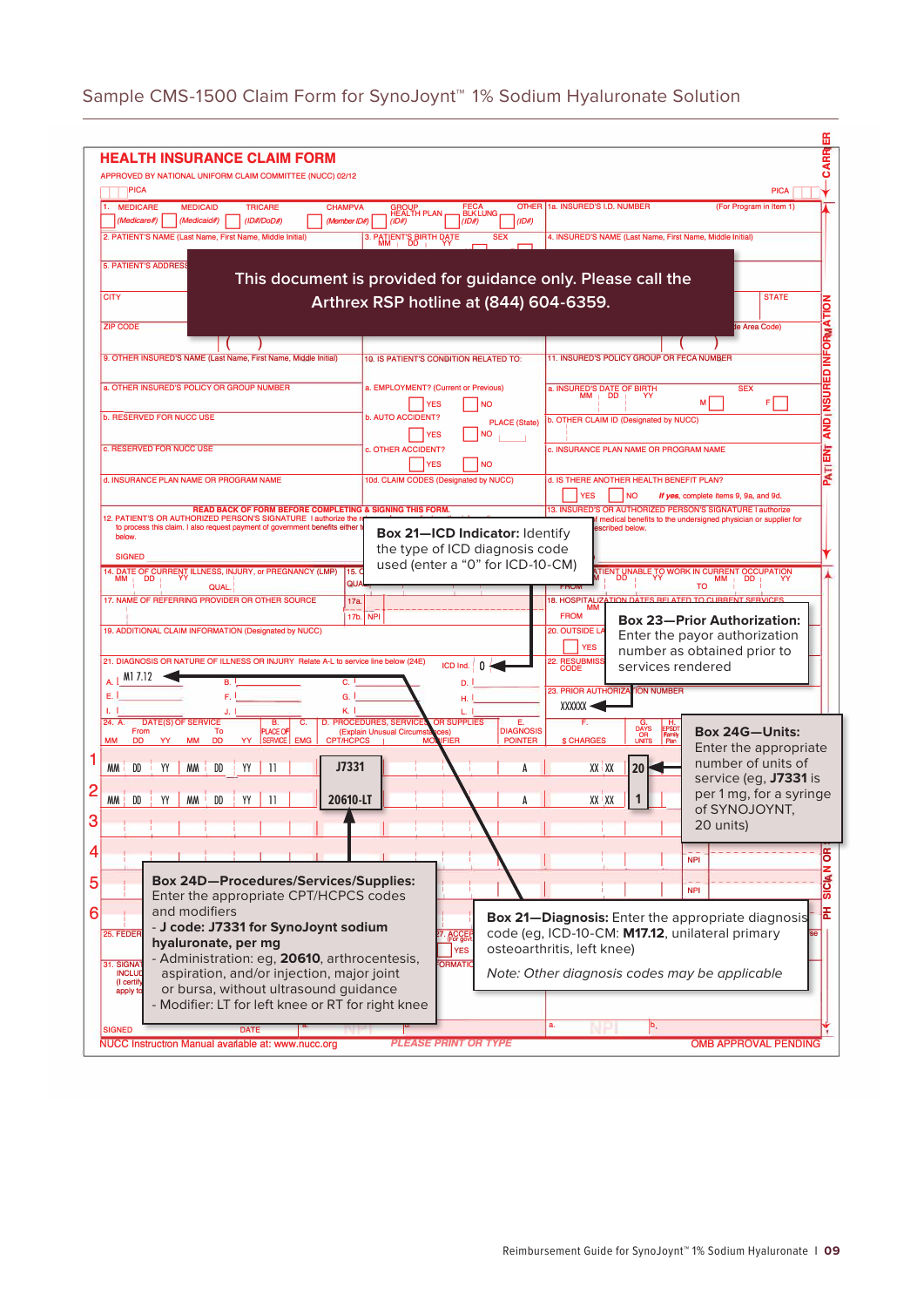# <span id="page-9-0"></span>Sample CMS-1450 (UB-04) Claim Form for SynoJoynt<sup>™</sup> 1% Sodium Hyaluronate Solution

|                                                                                                                                                                                                                                                                                               |                              |                                                                                                                                                                                                                                                                                 |                               |                                                                                                                                   | 3a PAT<br>CNTL#<br>b. MED.<br>REC. # |                                                                                       |                  |                              |                                                                                  | OF BILL               |
|-----------------------------------------------------------------------------------------------------------------------------------------------------------------------------------------------------------------------------------------------------------------------------------------------|------------------------------|---------------------------------------------------------------------------------------------------------------------------------------------------------------------------------------------------------------------------------------------------------------------------------|-------------------------------|-----------------------------------------------------------------------------------------------------------------------------------|--------------------------------------|---------------------------------------------------------------------------------------|------------------|------------------------------|----------------------------------------------------------------------------------|-----------------------|
|                                                                                                                                                                                                                                                                                               |                              |                                                                                                                                                                                                                                                                                 |                               |                                                                                                                                   | 5 FED. TAX NO.                       |                                                                                       | <b>FROM</b>      | STATEMENT COVERS PERIOD      | <b>THROUGH</b>                                                                   |                       |
| 8 PATIENT NAME                                                                                                                                                                                                                                                                                |                              | 9 PATIENT ADDRESS                                                                                                                                                                                                                                                               |                               |                                                                                                                                   |                                      |                                                                                       |                  |                              |                                                                                  |                       |
| <b>ADMISSION</b><br>10 BIRTHDATE<br>11 SF                                                                                                                                                                                                                                                     |                              |                                                                                                                                                                                                                                                                                 |                               |                                                                                                                                   | <b>CONDITION CODES</b>               |                                                                                       |                  | $29$ ACDT 30                 |                                                                                  |                       |
| OCCURRENCE<br>$31$ CODE<br>DATE<br>38                                                                                                                                                                                                                                                         |                              | This document is provided for guidance only. Please call the<br>Arthrex RSP hotline at (844) 604-6359.                                                                                                                                                                          |                               |                                                                                                                                   |                                      |                                                                                       |                  |                              | 37                                                                               | VALUE CODES<br>AMOUNT |
|                                                                                                                                                                                                                                                                                               |                              |                                                                                                                                                                                                                                                                                 |                               |                                                                                                                                   |                                      |                                                                                       |                  |                              |                                                                                  |                       |
| 42 REV. CD.<br>43 DESCRIPTION<br>0636<br>Drugs requiring detailed information (SYNOJOYNT)                                                                                                                                                                                                     |                              | 44 HCPCS / RATE / HIPPS CODE<br>J7331                                                                                                                                                                                                                                           |                               | 45 SERV, DATE                                                                                                                     | 20<br>MM DD YY                       | 46 SERV. UNITS                                                                        | 47 TOTAL CHARGES | XXX : XX                     | 48 NON-COVERED CHARGES                                                           | 49                    |
| 0510<br>Clinic visit (knee joint injection in clinic)                                                                                                                                                                                                                                         |                              | 20610-LT                                                                                                                                                                                                                                                                        |                               |                                                                                                                                   | MM DD YY<br>1                        |                                                                                       |                  | XXX XX                       |                                                                                  |                       |
|                                                                                                                                                                                                                                                                                               |                              |                                                                                                                                                                                                                                                                                 |                               |                                                                                                                                   |                                      |                                                                                       |                  |                              |                                                                                  |                       |
| <b>Fields 42-43:</b><br>Enter the appropriate revenue code<br>and description corresponding to<br>the HCPCS code in Field 44<br>- 0636 for SynoJoynt sodium<br>hyaluronate<br>- 0510 for knee joint injection<br>administered in the outpatient clinic<br>Note: Other revenue codes may apply |                              | Field 44: Enter appropriate<br>CPT/HCPCS codes and<br>modifiers<br>- Drug: J7331 hyaluronan or<br>derivative, SynoJoynt sodium<br>hyaluronate, for intra-<br>articular injection, 1 mg<br>- Administration: 20610<br>for knee joint injection<br>without ultrasound<br>quidance |                               |                                                                                                                                   |                                      | number of units of service<br>- Enter 20 units of J7331 to<br>denote use of SynoJoynt |                  |                              | Field 46: Enter the appropriate<br>sodium hyaluronate for 1 syringe              |                       |
|                                                                                                                                                                                                                                                                                               |                              | - Modifier LT (left knee)<br>or RT (right knee)                                                                                                                                                                                                                                 |                               |                                                                                                                                   |                                      |                                                                                       |                  |                              |                                                                                  |                       |
| <b>PAGE</b><br>ΟF                                                                                                                                                                                                                                                                             |                              |                                                                                                                                                                                                                                                                                 | <b>CREATION DATE</b><br>2 REL |                                                                                                                                   |                                      | <b>TOTALS</b>                                                                         |                  |                              |                                                                                  |                       |
| 50 PAYER NAME                                                                                                                                                                                                                                                                                 | 51 HEALTH PLAN ID            |                                                                                                                                                                                                                                                                                 | <b>INFO</b>                   | 53 ASG 54 PRIOR PAYMENTS<br><b>BEN</b>                                                                                            |                                      | 55 EST. AMOUNT DUE                                                                    |                  | <b>56 NPI</b><br>57<br>OTHER |                                                                                  |                       |
| 58 INSURED'S NAME                                                                                                                                                                                                                                                                             |                              |                                                                                                                                                                                                                                                                                 |                               |                                                                                                                                   |                                      |                                                                                       |                  | PRV ID                       |                                                                                  |                       |
|                                                                                                                                                                                                                                                                                               |                              | 59 P.REL 60 INSURED'S UNIQUE ID<br>64 DOCUME                                                                                                                                                                                                                                    |                               |                                                                                                                                   | 61 GROUP NAME                        |                                                                                       |                  |                              | 62 INSURANCE GROUP NO.<br>Fields 67 and 67A-67Q: Enter the appropriate diagnosis |                       |
| $M17.12 \triangleleft$                                                                                                                                                                                                                                                                        |                              |                                                                                                                                                                                                                                                                                 |                               | of the left knee (specific 4th and 5th digits depend on<br>medical record documentation)<br>Note: Other diagnosis codes may apply |                                      |                                                                                       |                  |                              | code ICD-10-CM; M17.12 for unilateral primary osteoarthritis                     |                       |
| 70 PATIENT<br><b>REASON DX</b><br>DX<br>PRINCIPAL PROCEDURE<br>CODE DATE<br>74                                                                                                                                                                                                                | OTHER PROCEDURE<br>CODE DATE | b.                                                                                                                                                                                                                                                                              | OTHER PROCEDURE<br>CODE DATE  |                                                                                                                                   | <b>76 ATTENDING</b>                  | NPI                                                                                   |                  |                              | QUAL                                                                             |                       |
| MM DD YY<br>OTHER PROCEDURE<br>DATE<br>d.                                                                                                                                                                                                                                                     | OTHER PROCEDURE<br>CODE DATE |                                                                                                                                                                                                                                                                                 | OTHER PROCEDURE<br>CODE DATE  |                                                                                                                                   | LAST<br>77 OPERATING                 | NPI                                                                                   |                  |                              | <b>FIRST</b><br>QUAL                                                             |                       |
| m<br>80 REMARKS                                                                                                                                                                                                                                                                               | 81CC<br>$\mathbf{a}$         |                                                                                                                                                                                                                                                                                 |                               |                                                                                                                                   | LAST<br>78 OTHER                     | NPI                                                                                   |                  |                              | <b>FIRST</b><br>QUAL                                                             |                       |
| Field 66: Identify the type<br>of ICD diagnosis code used<br>69 ADMIT                                                                                                                                                                                                                         | $\mathsf b$<br>$_{\rm c}$    |                                                                                                                                                                                                                                                                                 |                               |                                                                                                                                   | LAST<br>79 OTHER                     | NPI                                                                                   |                  |                              | <b>FIRST</b><br>QUAL                                                             |                       |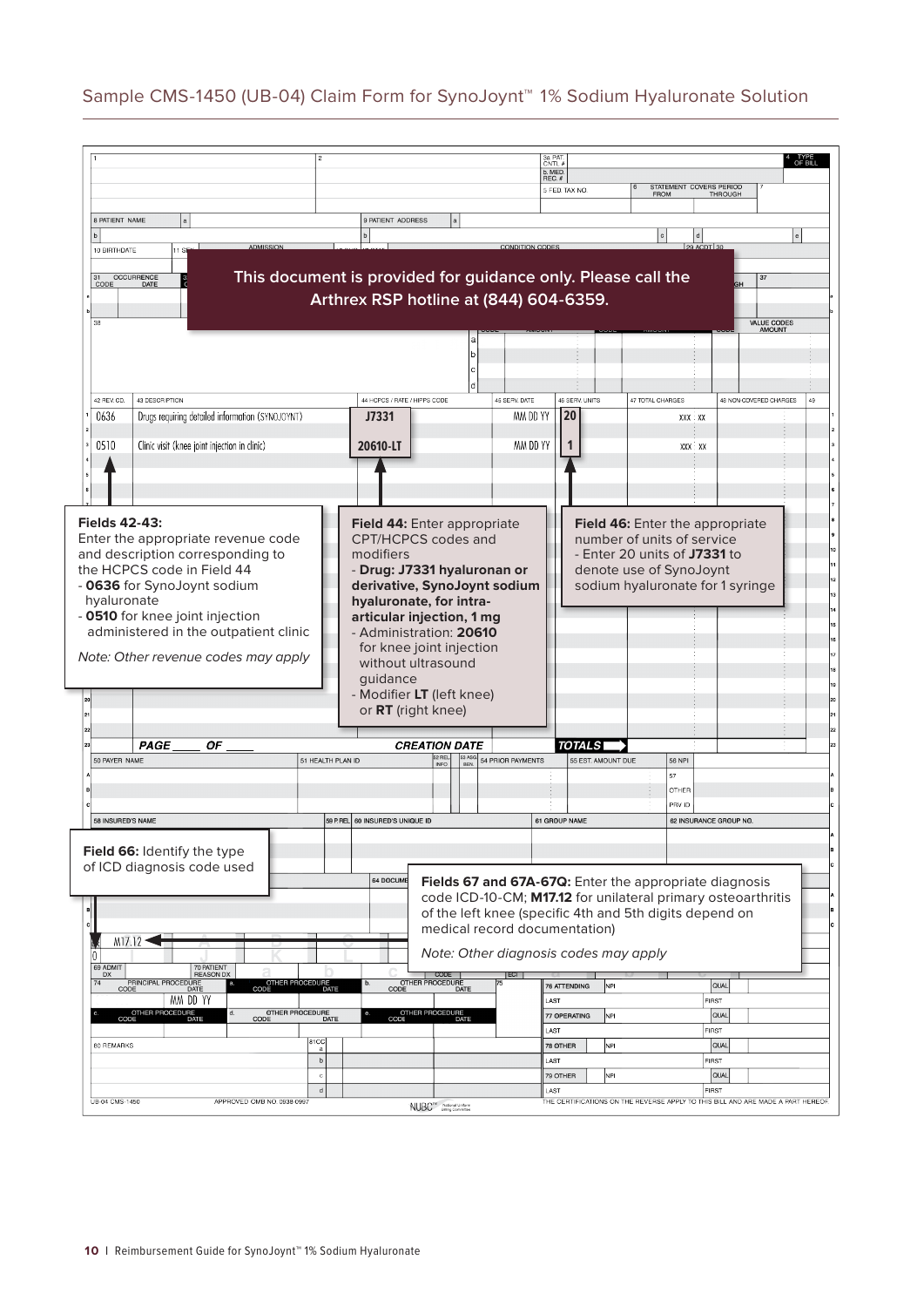<span id="page-10-0"></span>Reasons for denied claims may include:

- Use of incorrect codes on claim
- Missing or incorrect information on claim form (eg, misspelled patient name)
- Provider's network status with plan
- Incorrect number of units reported
- Omission of letter of medical necessity
- Failure to obtain a PA before initiating treatment or failure to include the PA approval number on the claim form

Since payors may have different guidelines for coding and claims filing, you may consider checking with individual plans to research claims submission requirements.

It is possible that not all payors will be familiar with SynoJoynt<sup>™</sup> 1% sodium hyaluronate solution because it is a newer product and billed with its own unique HCPCS code. Payors may need more information about a product if they are unfamiliar with it, and may request additional information about the patient's treatment or diagnosis in order to determine whether a treatment is medically necessary.

A letter of medical necessity may help to explain why SynoJoynt sodium hyaluronate is medically necessary for the patient's treatment. Claims may include supporting materials such as:

- Customized letter of medical necessity
- Invoice
- FDA approval letter
- Chart notes
- Patient medical history
- Prior therapies
- Package insert